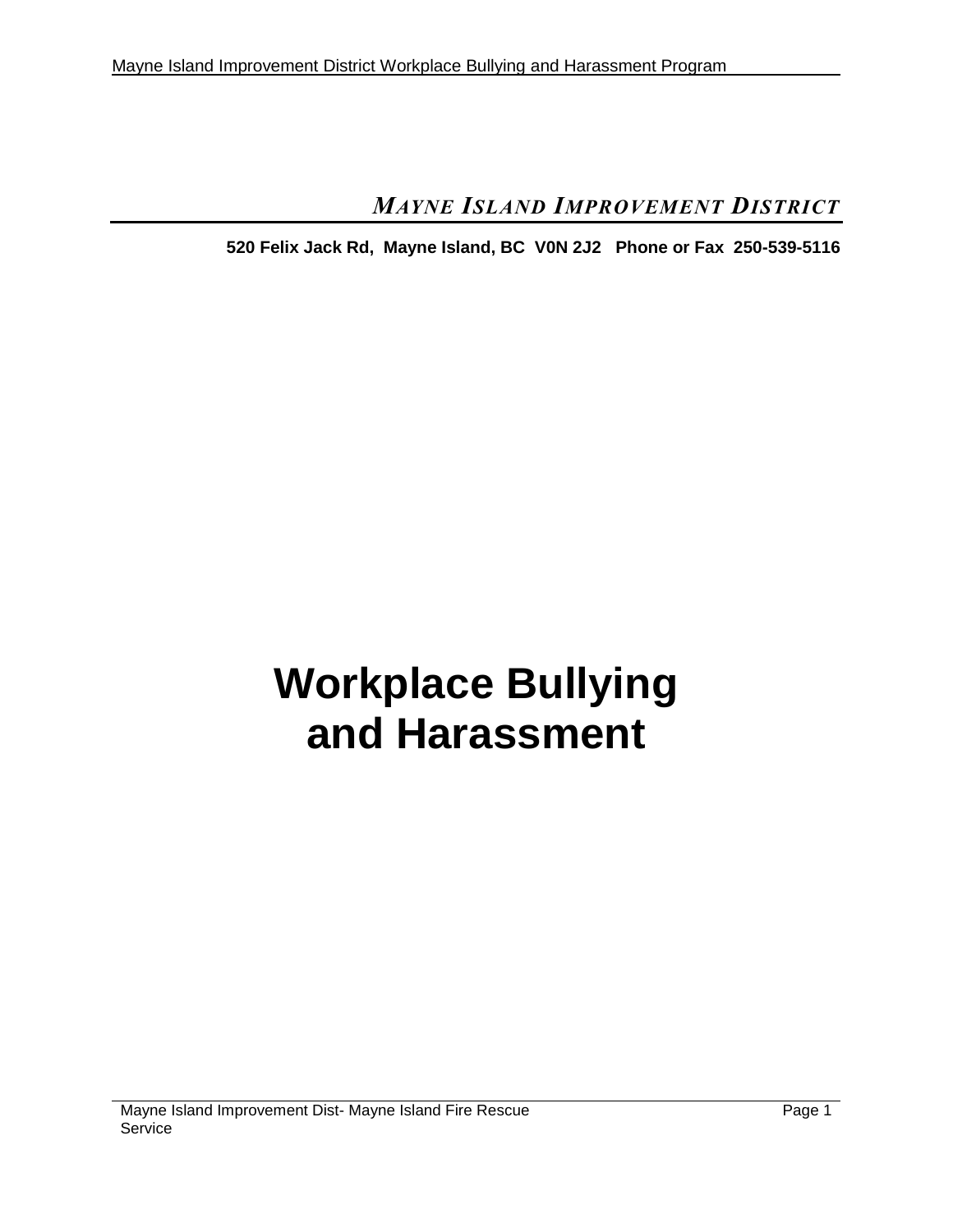# **Original: October 2013**

## **TABLE OF CONTENTS**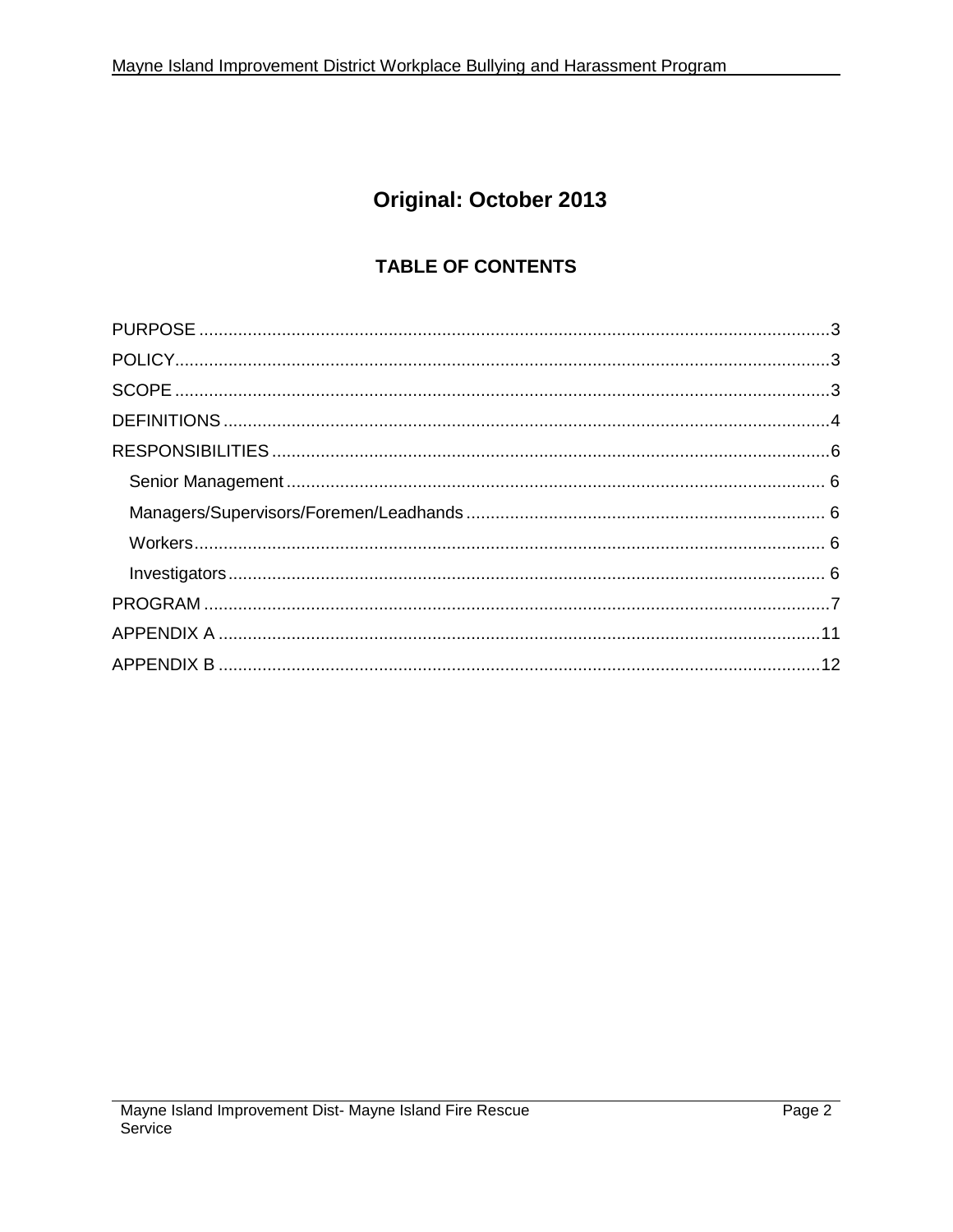## **PURPOSE**

The purpose of this policy and program is to assist in developing a working environment in which harassment and bullying are known to be unacceptable and where individuals have the confidence to complain about harassment and bullying, should it arise, in the knowledge that their concerns will be dealt with appropriately and fairly. The Program outlines procedures to be followed by Mayne Island Improvement District/Mayne Island Fire Rescue Services if a member of staff feels they are being harassed or bullied in the course of their work or as a result of their employment.

# **POLICY**

The Mayne Island Improvement District/Mayne Island Fire Rescue Services welcomes diversity and is committed to ensure that all staff will be treated in a fair and respectful manner. Bullying and harassment are not acceptable or tolerated in the workplace. All incidents must be reported and investigated immediately.

## **SCOPE**

This program applies to all Mayne Island Improvement District/Mayne Island Fire Rescue Services employees including permanent, temporary, casual, contract and student workers, managers and supervisors. It applies to face-to-face and electronic communications, such as email or social media.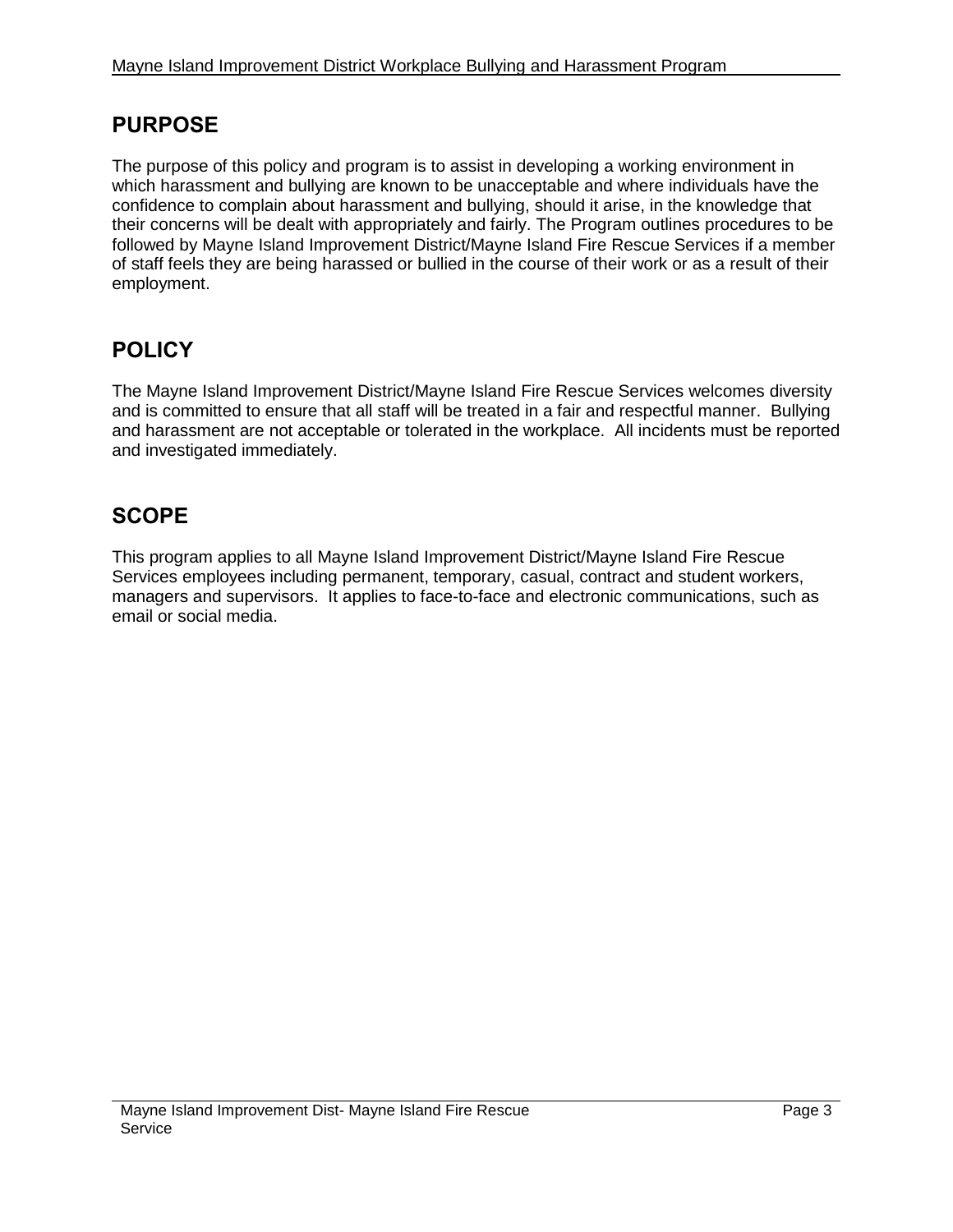## **DEFINITIONS**

| <b>Bullying/Harassment</b>   | Any inappropriate conduct or comment by a person towards a<br>worker that the person knew or reasonably ought to have<br>known would cause that worker to be humiliated or intimidated,<br>but excludes any reasonable action taken by an employer or<br>supervisor relating to the management and direction of workers<br>or the place of employment. |  |  |
|------------------------------|--------------------------------------------------------------------------------------------------------------------------------------------------------------------------------------------------------------------------------------------------------------------------------------------------------------------------------------------------------|--|--|
|                              | Bullying and harassing behavior can include:                                                                                                                                                                                                                                                                                                           |  |  |
|                              | Verbal aggression, insults or threats<br>$\bullet$                                                                                                                                                                                                                                                                                                     |  |  |
|                              | Humiliating initiation practices or hazing<br>$\bullet$                                                                                                                                                                                                                                                                                                |  |  |
|                              | Spreading malicious rumors<br>$\bullet$                                                                                                                                                                                                                                                                                                                |  |  |
|                              | Calling someone derogatory names<br>٠                                                                                                                                                                                                                                                                                                                  |  |  |
|                              | Vandalizing personal belongings<br>٠                                                                                                                                                                                                                                                                                                                   |  |  |
|                              | Isolation and/or exclusion from work-related activities<br>$\bullet$                                                                                                                                                                                                                                                                                   |  |  |
|                              | The above list is not exclusive and harassment can also take<br>place on the grounds of a persons' age, religion, or any other<br>characteristic protected under Human Rights.                                                                                                                                                                         |  |  |
|                              | Bullying and harassing behavior does not include:                                                                                                                                                                                                                                                                                                      |  |  |
|                              | Expressing differences in opinion<br>$\bullet$                                                                                                                                                                                                                                                                                                         |  |  |
|                              | Offering constructive feedback, guidance or advice<br>$\bullet$<br>about work-related behavior                                                                                                                                                                                                                                                         |  |  |
|                              | Reasonable action taken by an employer or supervisor<br>$\bullet$<br>relating to the management and direction of workers or<br>the place of employment (eg. Managing a workers<br>performance, taking reasonable disciplinary actions,<br>assigning work)                                                                                              |  |  |
| Complainant                  | Someone who makes a complaint or files a formal objection                                                                                                                                                                                                                                                                                              |  |  |
| <b>Education</b>             | Knowledge acquired by learning and instruction                                                                                                                                                                                                                                                                                                         |  |  |
| <b>External Investigator</b> | Someone outside the organization hired to investigate an<br>incident                                                                                                                                                                                                                                                                                   |  |  |
| <b>Internal Investigator</b> | Someone within the organization assigned or designated to<br>investigate an incident                                                                                                                                                                                                                                                                   |  |  |
| <b>Respondent</b>            | One who responds or is in the position to defend his/her                                                                                                                                                                                                                                                                                               |  |  |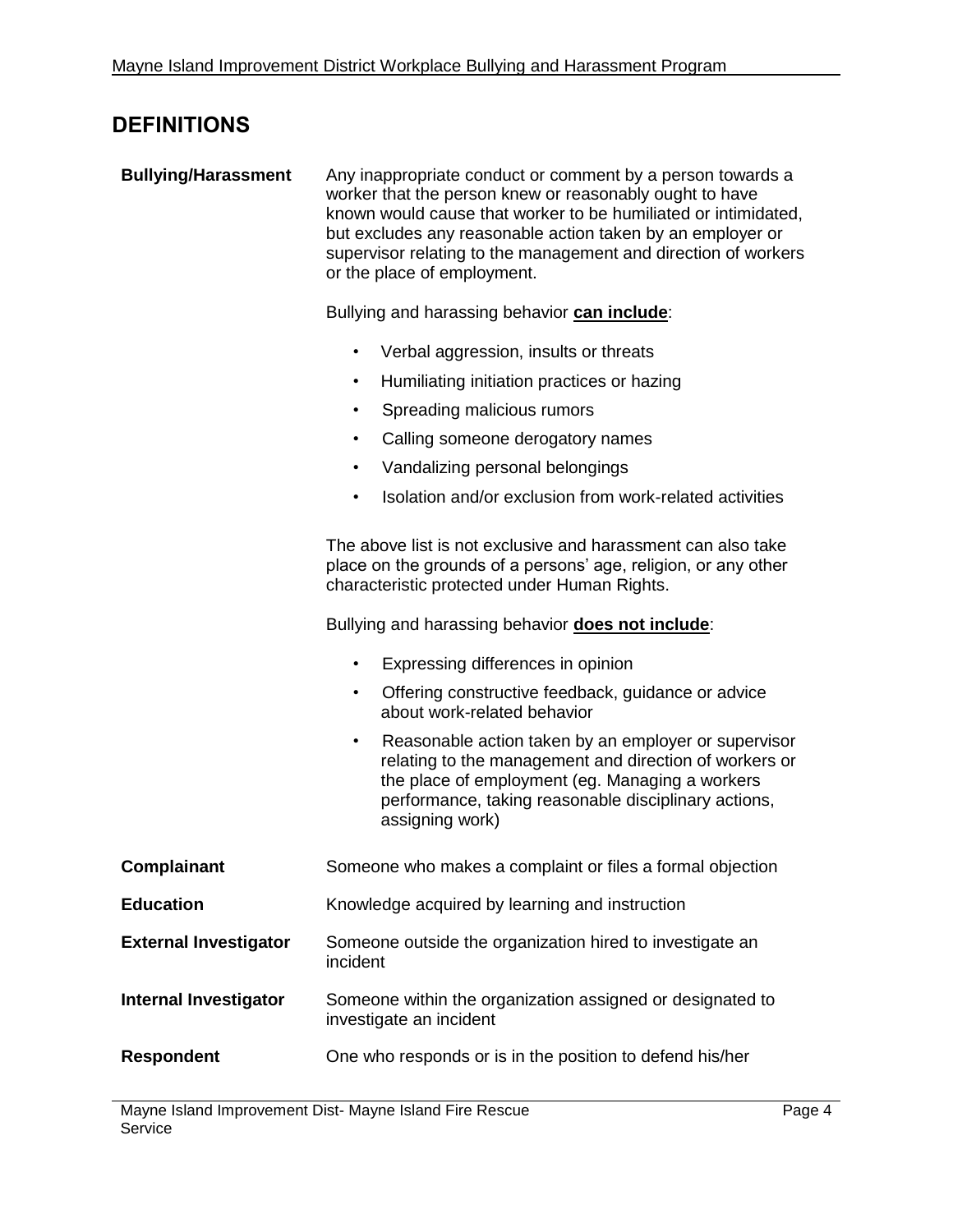|                   | position                                                                                                                                                                                                                                                                                                                                                                                                                                                                                                                                                                                                                                             |
|-------------------|------------------------------------------------------------------------------------------------------------------------------------------------------------------------------------------------------------------------------------------------------------------------------------------------------------------------------------------------------------------------------------------------------------------------------------------------------------------------------------------------------------------------------------------------------------------------------------------------------------------------------------------------------|
| <b>Supervisor</b> | A person who instructs, directs and controls workers in the<br>performance of their duties. This could be a Manager,<br>Supervisor, Foreman, or Leadhand.                                                                                                                                                                                                                                                                                                                                                                                                                                                                                            |
| <b>Target</b>     | Person who is the focus of bullying/harassment                                                                                                                                                                                                                                                                                                                                                                                                                                                                                                                                                                                                       |
| <b>Worker</b>     | A person employed to perform a function or duty. For the<br>purposes of this Program, worker means any permanent,<br>temporary, casual, contract and student workers, managers and<br>supervisors.                                                                                                                                                                                                                                                                                                                                                                                                                                                   |
| Workplace         | Workplace is not confined to the offices and buildings where<br>business of the Mayne Island Improvement District/Mayne<br>Island Fire Rescue Services is being carried out. Harassment<br>can occur during or after working hours, on or off Mayne Island<br><b>Improvement District/Mayne Island Fire Rescue Services</b><br>property. Harassment can occur during business travel, work-<br>related social gatherings, through internet communications, or<br>any other locations where the prohibited conduct may have a<br>subsequent impact on the work relationship, environment or<br>performance of any person to whom this policy applies. |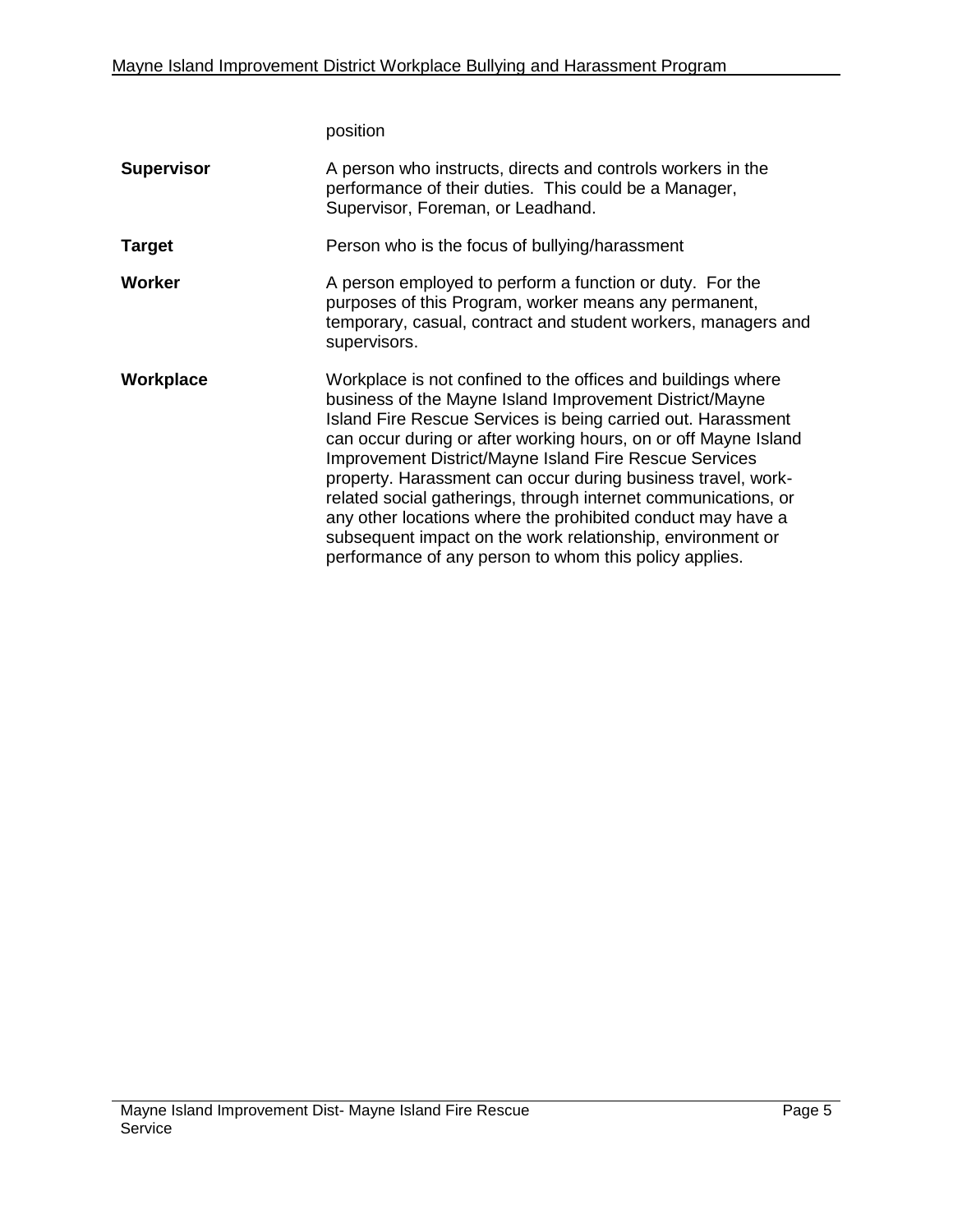## **RESPONSIBILITIES**

### **Senior Management**

- Support and endorse the workplace bullying and harassment program
- Ensure time and resources are available to conduct training, investigations etc.
- Complete all appropriate forms to document any incidents of bullying or harassment
- Assist in the investigation of any incidents of bullying or harassment where necessary or required
- Not engage in bullying or harassment of workers, supervisors or other managers

## **Managers/ Supervisors/ Foremen/ Leadhands**

- Apply and comply with this program
- Inform and train workers on this program
- Ensure bullying/harassment is never endorsed or engaged in
- Take steps to prevent bullying and harassment
- Promote the process to report incidents and complaints of bullying and harassment
- Complete all appropriate forms to document any incidents of bullying or harassment
- Assist in the investigation of any incidents of bullying/harassment where necessary or required
- Not engage in bullying or harassment of workers, other supervisors or managers

## **Workers**

- Not engage in bullying or harassment of other workers, supervisors, or managers
- Report bullying and harassment observed or experienced in the workplace
- Complete all appropriate forms to document any incidents of bullying or harassment
- Apply and comply with the employer's policies and procedures on bullying and harassment

## **Investigators**

- Gather all required information to conduct a full and comprehensive investigation
- Complete investigations free of bias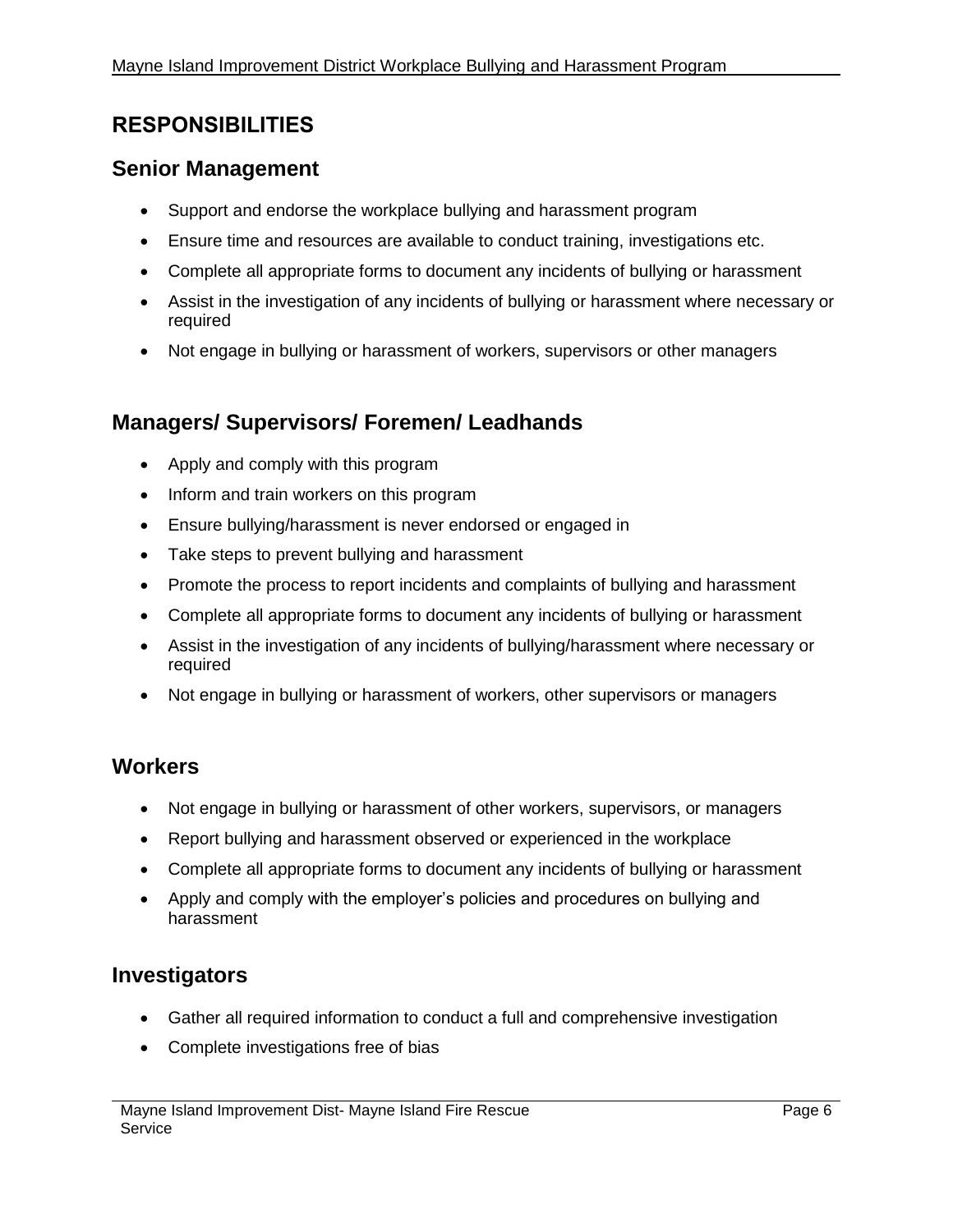• Provide follow up and recommendations to assist in eliminating reoccurrence

## **PROGRAM**

This program includes:

- A. Procedures for reporting incidents of bullying/harassment (COMPLAINANT)
- B. Procedures for investigating incidents of bullying/harassment (EMPLOYER)
- C. Appeal Procedure
- D. Training
- E. Record Keeping
- F. Annual Review

#### **A. PROCEDURES FOR REPORTING INCIDENTS OF BULLYING/HARASSMENT (COMPLAINANT)**

- 1. All incidents of bullying/harassment must be reported immediately to a supervisor verbally and in writing. A *Workplace Bullying and Harassment Complaint Form* is to be completed. A sample is shown in Appendix A.
- 2. Where the supervisor is the alleged bully, Human Resources (and/or other designate) will assist in receiving/following up on incidents/reports.

#### **B. PROCEDURES FOR INVESTIGATING INCIDENTS OF BULLYING/HARASSMENT (EMPLOYER)**

The process for investigating incidents and complaints of workplace bullying and harassment will be:

- undertaken promptly and diligently, and be as thorough as necessary, given the circumstances
- fair and impartial, providing both the complainant and respondent equal treatment in evaluating the allegations
- sensitive to the interests of all parties involved, and maintain confidentiality
- focused on finding facts and evidence, including interviews of the complainant, respondent, and any witnesses
- incorporate, where appropriate, any need or request from the complainant or respondent for assistance during the investigation process

#### **1. Investigator selection**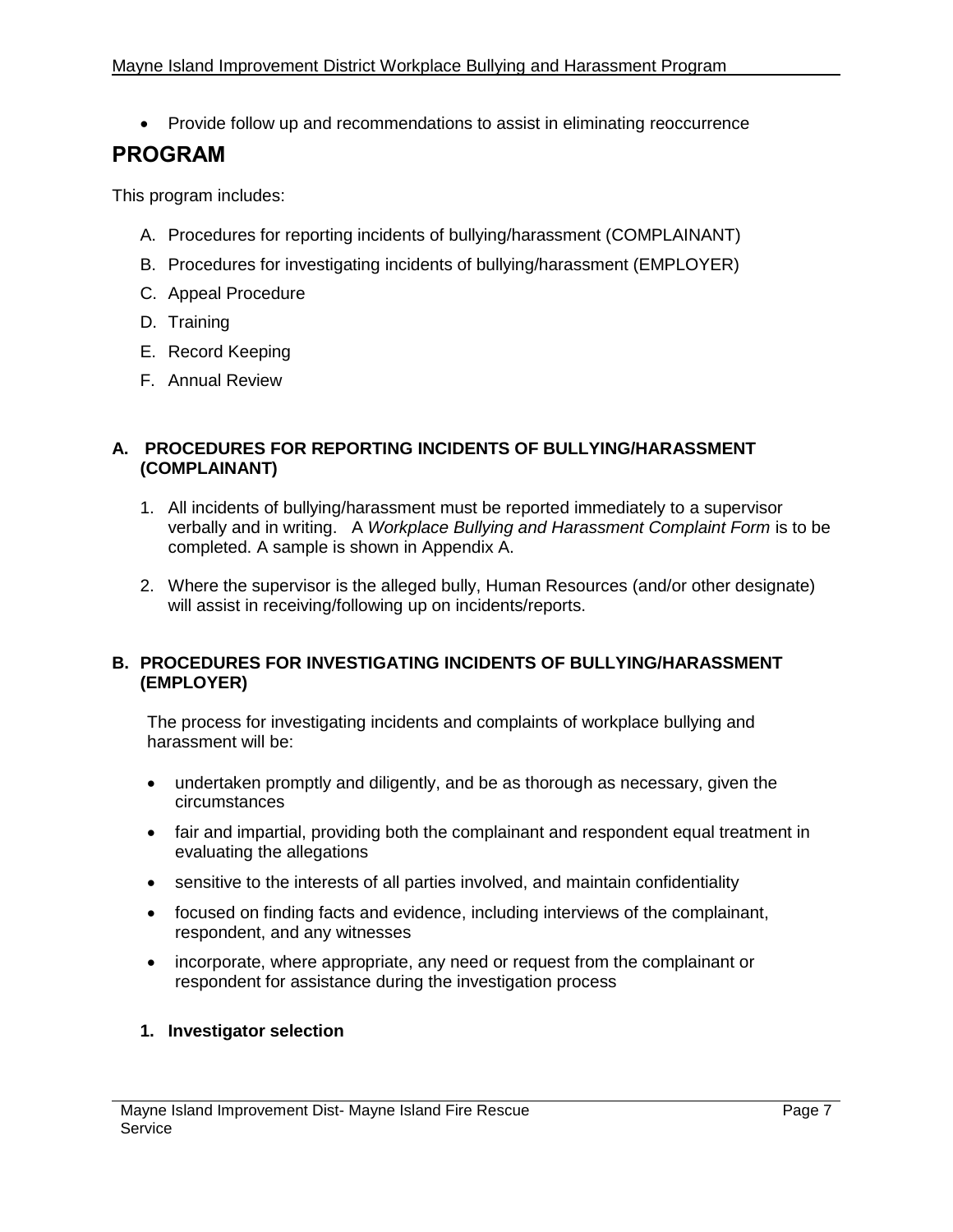Most investigations at Mayne Island Improvement District/Mayne Island Fire Rescue Services will be conducted internally. Depending on the situation, the supervisor, Human Resources, union representative or other designate will be the lead investigator. A worker representative from the safety committee may also be involved. In complex or sensitive situations, an external investigator may be hired. A Workplace Bullying and Harassment Investigation Form is shown in Appendix B.

#### **2. Incident Review**

Investigations will include interviews with the alleged target, the alleged bully, and any witnesses. If the alleged target and the alleged bully agree on what happened, then Mayne Island Improvement District/Mayne Island Fire Rescue Services will not investigate further, and will determine what corrective/follow up action to take, if necessary.

Documents to be reviewed may include:

- Workplace Bullying and Harassment Complaint Form
- Emails or social media evidence
- Notes
- Photographs
- Physical evidence like vandalized objects

#### **3. Follow up**

All investigations of alleged bullying and harassment will be followed up and documented. Follow up will include a description of corrective actions, a time frame, and a means for dealing with adverse symptoms. The complainant(s) will be advised of the outcomes and options available. These could include assistance programs, training and discipline.

Documents to be completed:

• Workplace Bullying and Harassment Complaint Form

#### **C. APPEAL PROCESS**

Should either complainant or respondent wish to appeal any outcome of the investigation, they are free to do so.

- An appeal must be made in writing without unreasonable delay, no later than 30 days after the decision.
- Full details on the reason for appealing the decision must be provided, clearly explaining why there is a disagreement on the decision.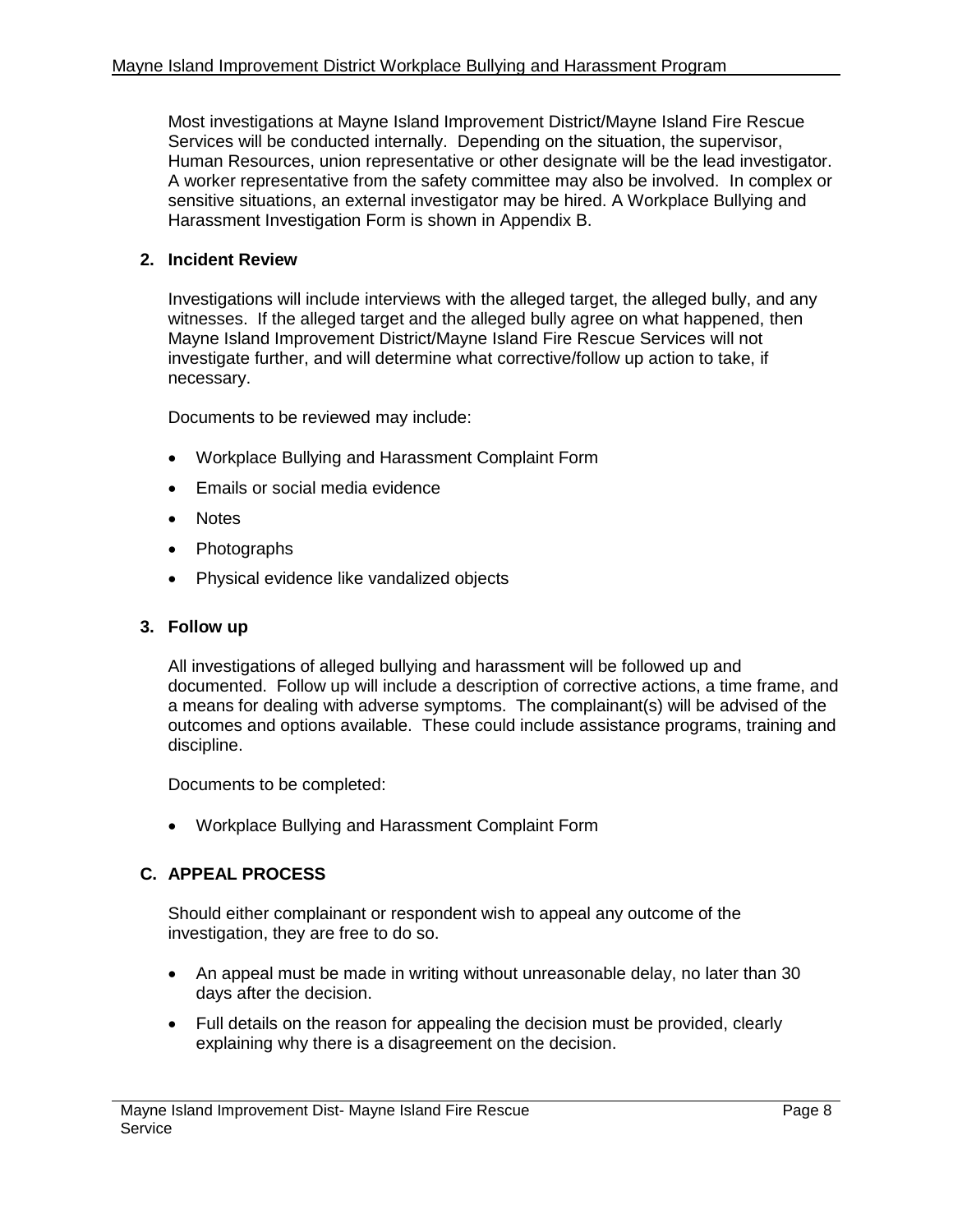- Every effort must be made to follow the current corrective actions while the appeal is reviewed.
- An appeal meeting will be arranged to discuss the appeal and, where possible, other participants may be included in the discussion (different senior manager, unbiased 3rd party, union etc).
- A final decision will be provided in writing within one week of the appeal meeting.

#### **D. TRAINING**

Training for supervisors and workers will include the following:

- How to recognize bullying and harassment
- How staff who experience or witness bullying and harassment should respond
- Procedures for reporting, and how the employer follows up with incidents or complaints of bullying and harassment
- Documents/form review

Training will occur as required and will be included in orientation.

#### **E. RECORD KEEPING**

Mayne Island Improvement District/Mayne Island Fire Rescue Services expects that staff experiencing or witnessing suspected/alleged bullying and harassment to complete the Workplace Bullying and Harassment Complaint Form. (Appendix A). Mayne Island Improvement District/Mayne Island Fire Rescue Services will keep all records pertaining to investigations and findings in a secure and confidential manner.

#### **F. ANNUAL REVIEW**

This program and these procedures will be reviewed annually. All workers will be advised and educated on this policy and program when they are hired, through the new employee orientation process.

**IMPLEMENTATION DATE:**

**REVIEW DATE:**

**Adopted by Motion at the Board of Trustee Meeting October 21, 2013**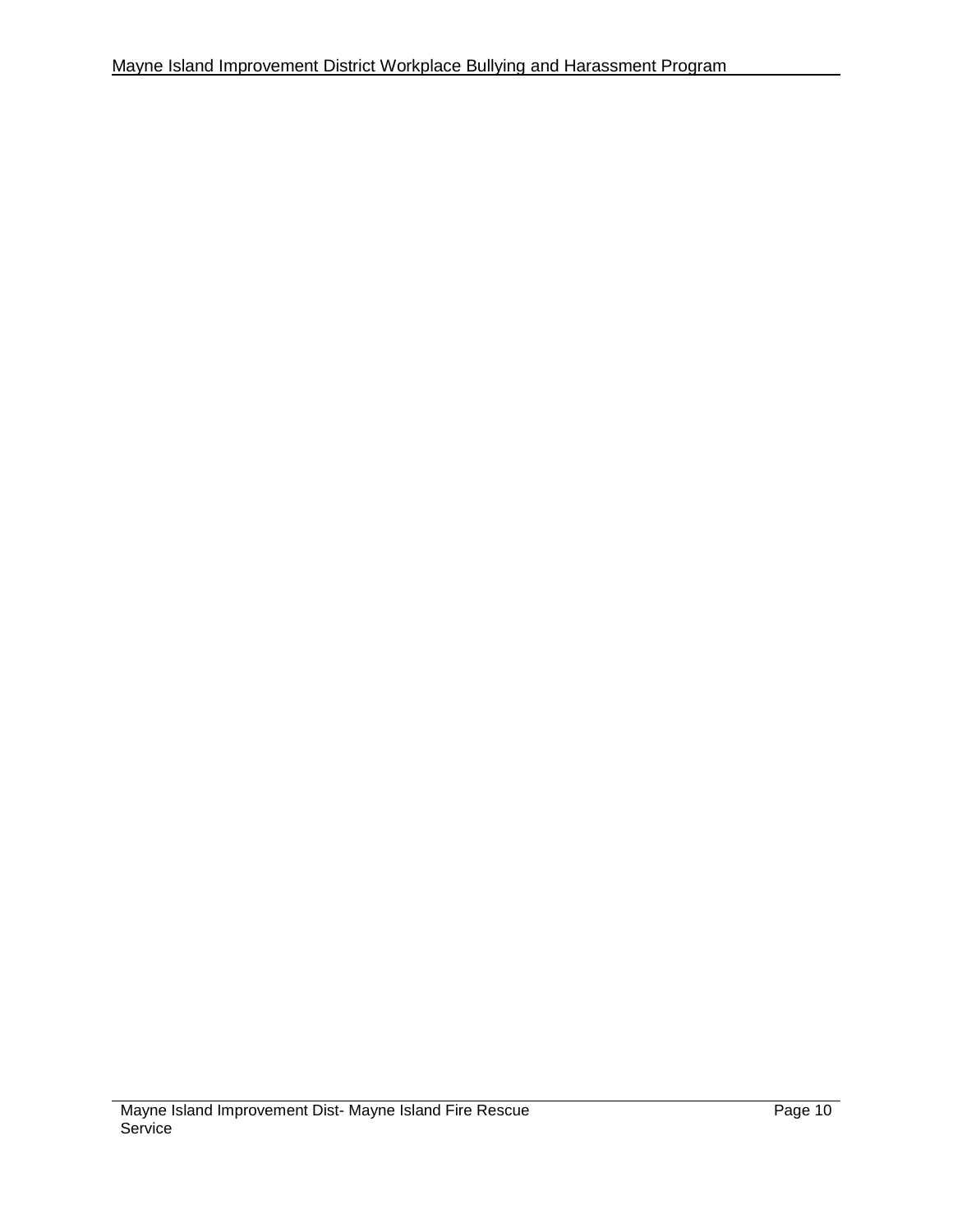## **APPENDIX A**

| <b>WORKPLACE BULLYING AND HARASSMENT COMPLAINT FORM</b>                                                                                                                                                                                                                                                                                                                                                                                                                                                                |           |  |  |
|------------------------------------------------------------------------------------------------------------------------------------------------------------------------------------------------------------------------------------------------------------------------------------------------------------------------------------------------------------------------------------------------------------------------------------------------------------------------------------------------------------------------|-----------|--|--|
| <b>COMPLAINANT INFORMATION</b>                                                                                                                                                                                                                                                                                                                                                                                                                                                                                         |           |  |  |
| NAME:                                                                                                                                                                                                                                                                                                                                                                                                                                                                                                                  | POSITION: |  |  |
| DEPT:                                                                                                                                                                                                                                                                                                                                                                                                                                                                                                                  | DATE:     |  |  |
| <b>RESPONDANT INFORMATION (ALLEGED BULLY OR BULLIES)</b>                                                                                                                                                                                                                                                                                                                                                                                                                                                               |           |  |  |
| NAME(S):                                                                                                                                                                                                                                                                                                                                                                                                                                                                                                               |           |  |  |
| POSITION/RELATIONSHIP:                                                                                                                                                                                                                                                                                                                                                                                                                                                                                                 |           |  |  |
| <b>PERSONAL STATEMENT</b>                                                                                                                                                                                                                                                                                                                                                                                                                                                                                              |           |  |  |
| Please provide details on the bullying and harassment incident(s), including:<br>Names of all parties involved<br>Any witnesses to the incident(s)<br>Location, date and time of the incident(s)<br>Details about the incident(s) (behavior and/or words used)<br>All other relevant information<br>Attach any supporting documents, such as emails, handwritten notes, or photographs. Physical<br>evidence, such as vandalized personal belongings, can also be submitted. Attach additional<br>pages, as necessary. |           |  |  |
|                                                                                                                                                                                                                                                                                                                                                                                                                                                                                                                        |           |  |  |
|                                                                                                                                                                                                                                                                                                                                                                                                                                                                                                                        |           |  |  |
|                                                                                                                                                                                                                                                                                                                                                                                                                                                                                                                        |           |  |  |
|                                                                                                                                                                                                                                                                                                                                                                                                                                                                                                                        |           |  |  |
|                                                                                                                                                                                                                                                                                                                                                                                                                                                                                                                        |           |  |  |
| Complaint form received by: (Name and Position)                                                                                                                                                                                                                                                                                                                                                                                                                                                                        |           |  |  |
| Date:                                                                                                                                                                                                                                                                                                                                                                                                                                                                                                                  |           |  |  |